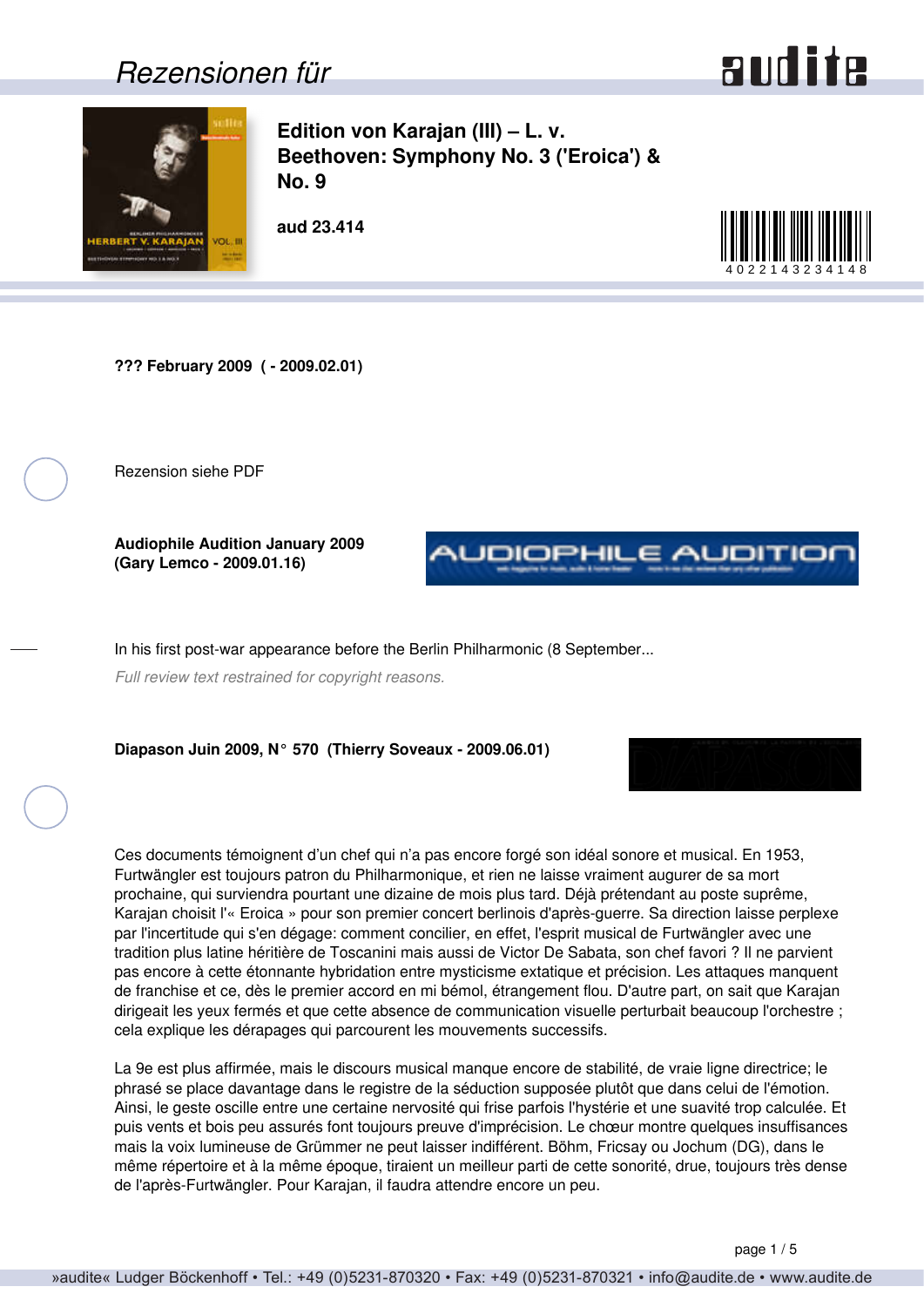### and ite

fanfare

#### <span id="page-1-0"></span>**Die Welt 20. August 2008 (Manuel Brug - 2008.08.20)**

Damit das voranschreitende Karajan-Jahr nicht ganz vergessen wird, gibt es noch...

*Full review text restrained for copyright reasons.*

#### **[Fanfare](http://www.fanfaremag.com/) Issue 32:6 (July/Aug 2009) (Mortimer H. Frank - 2009.07.01)**

So many recorded concerts derived from radio tapes have proven disappointing, it comes as a refreshing surprise to hear each of these releases. Most striking in this regard is the Testament disc. Drawn from tapes made by the BBC, it offers stereo sound that is equal to that of studio efforts of the period. Indeed, in listening to the Strauss, it was hard to determine whether it was Karajan's conducting or the exceptional engineering that was so seductive. Not having heard the conductor's other recordings of the work, I cannot judge how this performance compares to them. But as an example of the brilliance of the Philharmonia Orchestra and a flair for color that Karajan did not always display, this performance makes this disc worth having. The account of the Beethoven Fourth is not nearly as distinguished. Shorn of repeats in outer movements and rather bland, it lacks the wallop of some of Karajan's studio efforts, the strongest among them the first of three he recorded for DG.

The Audite release, by contrast, is remarkable on a number of levels. For one thing, each of the symphonies it offers was recorded at a concert marking a historic event, the "Eroica" from one that comprised the first post-war public appearance of the Berlin Philharmonic, that of the Ninth occurring on the 75th anniversary of that orchestra. Musically, each is a defining point in Karajan's approach to Beethoven. The earliest of the conductor's surviving accounts of the "Eroica" is a 1944 performance with the Prussian State Orchestra of Berlin (possibly still available on Koch 1509). It is the broadest of the six Karajan versions that I have heard. This 1953 account is very different. In many respects it anticipates the lean, comparative fleetness of the conductor's last (all digital) effort for DG. Indeed, it is often a more incisive version than Karajan's recording from the previous year with the Philharmonia Orchestra. But it also features occasional rhythmic ruptures that characterized Furtwängler's approach, albeit less extreme. Unfortunately, the sound, although ample in presence and free of tape hiss, is marred by an unpleasant metallic harshness in the strings that cannot be neutralized with a treble control. But a flexible equalizer should help to improve things. This Ninth Symphony from five years later is remarkable for the way it echoes Karajan's first studio effort (with the Vienna Philharmonic from 1947, still available on a single EMI CD). Particularly noteworthy are the cascading, explosive legatos of the first movement and, on the negative side, some undue haste in the finale. But this live account offers greater intensity in the second movement, where a first repeat (omitted in 1947) is included. Moreover, it is sonically better than that recording, and vastly superior in that regard to the strident "Eroica" included in this set. A few bloopers from the horns simply add to the "live" ethos. Certainly, for those who admire Karajan, this release should have great appeal.

Never having heard Karajan's EMI recording of Fidelio (1970), I cannot say how it compares to this live one of 13 years earlier. But having read unfavorable reviews of that later one, I doubt if they are similar. Put differently, this is a compelling production, laudable in several ways. The sound is better than that of many live Orfeo productions I have heard: wide in frequency response, sufficiently well balanced so that characters never seem to move too much off of the microphone, and encompassing a dynamic range, its only lack is the dimension that stereo can provide. It is the fifth live account of the opera in my collection. The others include two led by Bruno Walter at the Met (1941and 1951, both with Flagstad in a three-CD

**DIE WELT**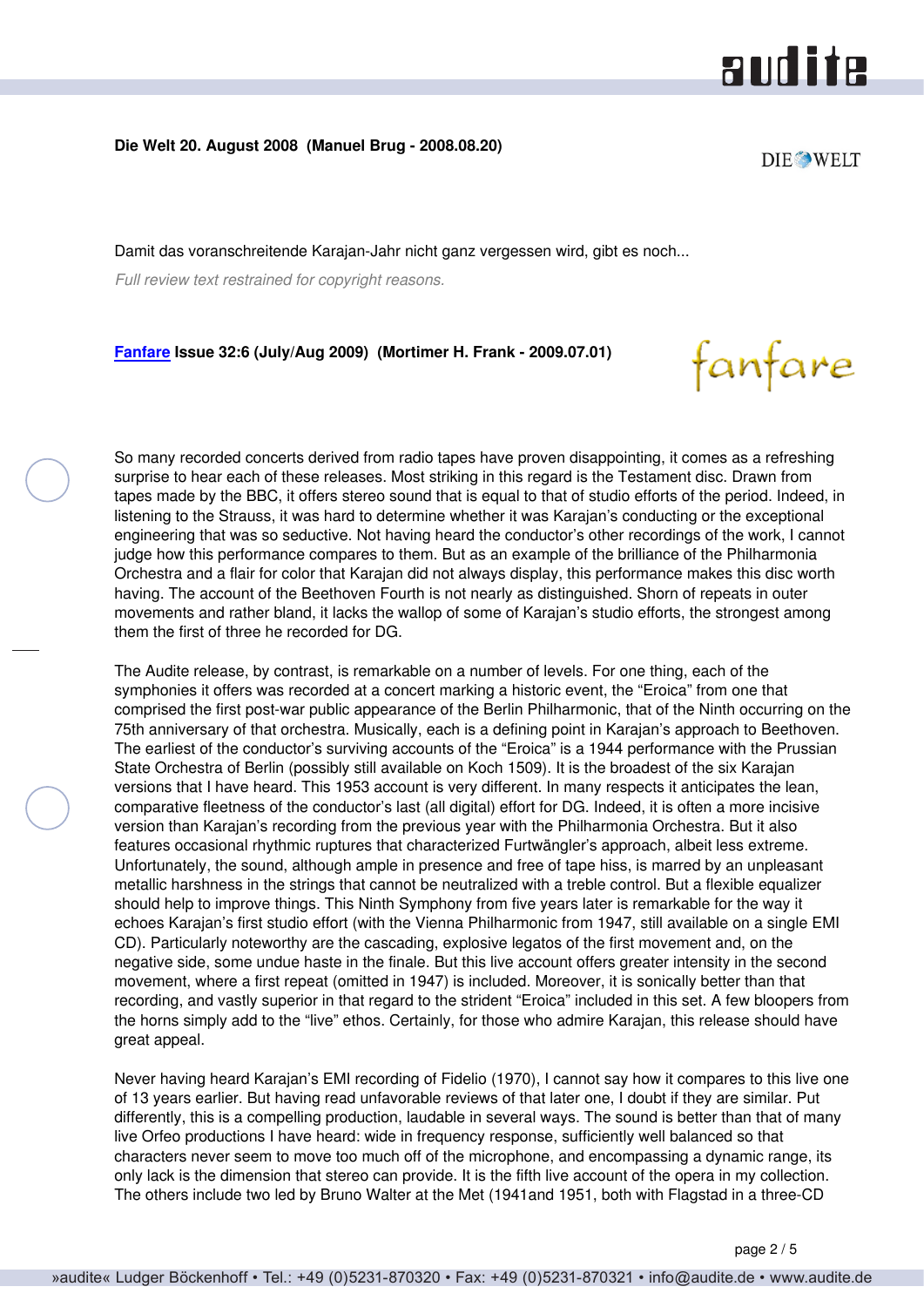## **RUD ite**

<span id="page-2-0"></span>West Hill set sold only outside the U.S.), two led by Furtwängler at Salzburg (with Flagstad, 1950 and Martha Mödl in 1953, the latter on a now hard-to-find Virtuoso set, 2697272, where at one point the orchestra falls apart in the Leonore No. 3), and the fine 1961 Covent Garden production led by Klemperer, with Sena Jurinac in the title role, a kind of graduation from her many phonographic appearances as Marzelline.

This 1957 performance marked Karajan's first summer at Salzburg and is unlike any of the others just cited, less shapeless and better disciplined that either of Walter's, more propulsive, yet with a wider range of tempos than Klemperer's or either of those led by Furtwängler. It also features one oddity I've never previously encountered: in what (presumably) may have been an attempt to avoid applause at the end of the rousing Leonore No. 3, Karajan launches immediately into the courtyard finale by cutting its opening chords and choral "Heils." On first hearing, it comes as a shock, but it makes dramatic sense. So does the entire performance. The comparative lightness of the first act never drags, Nicola Zaccaria's projection of Leonore's "Abscheulicher" and "Komm, Hoffnung" aptly fierce and tender, the Prisoners' Chorus a poignant blend of tenderness and assertion. Florestan's act II opener, "In des Lebens Frülingstage," may be a bit too sweet-toned for one in a dungeon, but is nonetheless superbly sung. Ironically, the kind of dreary dankness suggested in some studio recordings through the use of echo is absent here, but the scene is still compelling. And the other singers are all more than adequate. Most of all, one hears this performance not as a recording, but as a dramatic theatrical experience. Even those who own some of the other live accounts cited here (Klemperer's is especially distinguished) would do well to investigate this one. Orfeo provides a plot summary but no libretto.

#### **Journal de la Confédération musicale de France décembre 2008 ( - 2008.12.01)**

La grande époque de Karajan. Un orchestre charnu et tour à tour, selon...

*Full review text restrained for copyright reasons.*

**L'éducation musicale Lettre d'information n° 25 – Janvier 2009 ( - 2009.01.01)**



#### Les éditions Audite (www.audite.de) rééditent leurs plus célèbres...

*Full review text restrained for copyright reasons.*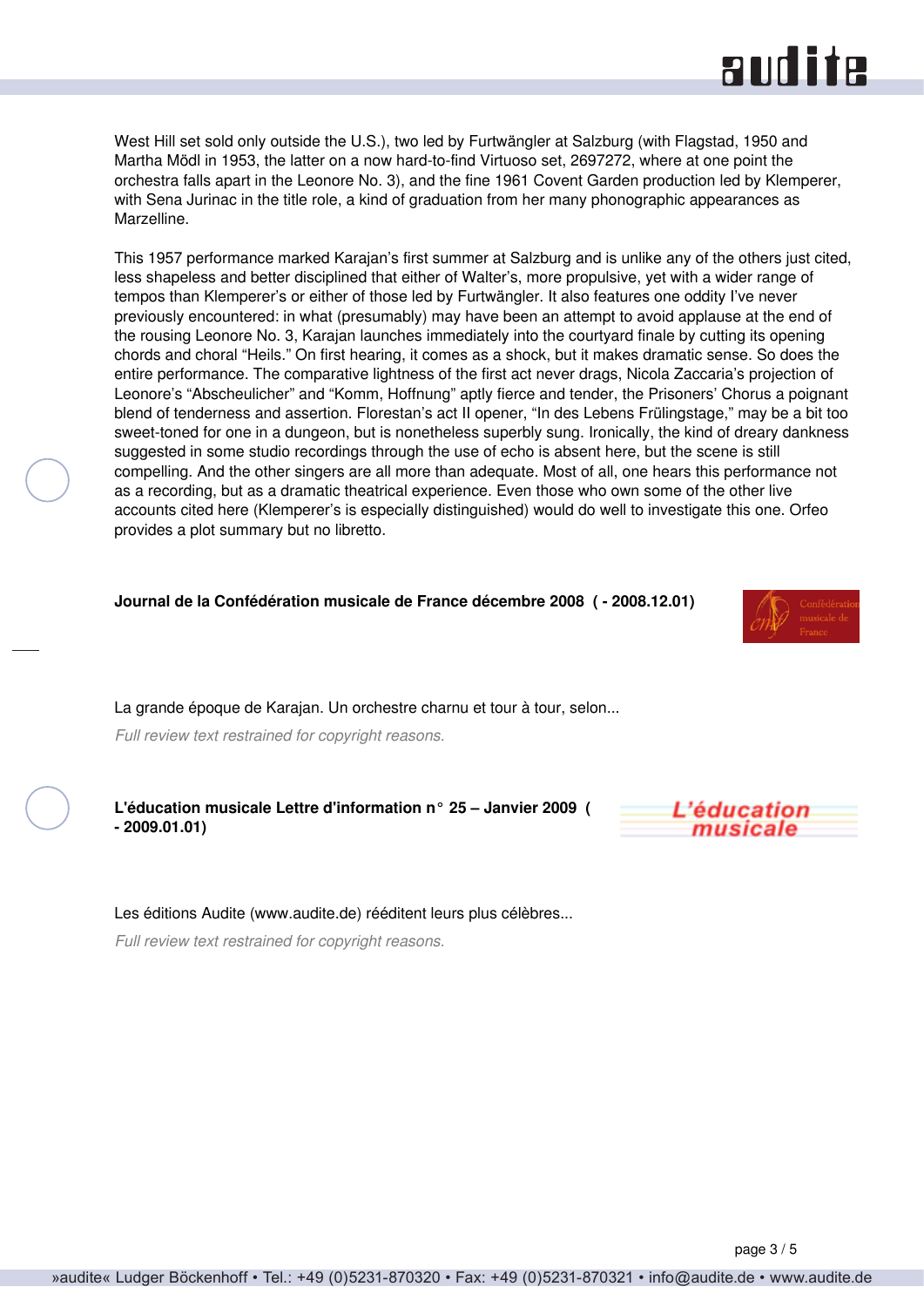<span id="page-3-0"></span>**Pizzicato Oktober 2008 (Rémy Franck - 2008.10.01)**

Die Liveaufnahme der Eroica stammt aus Karajans erstem Konzert mit den Berliner Philharmonikern nach dem Krieg, im Jahre 1953. Sie ist kontrastreich, hier schon bereinigt, dort noch von Pathos geprägt, durchgehend aber von größter musikalischer Intensität. Der Mitschnitt der Neunten entstand 1957, zum 75. Geburtstag der Berliner Philharmoniker. Hier ist Karajan deutlicher auf dem Weg zu 'seinem' Beethoven, wenn er auch noch viel stärker differenziert und betont als in dem flüssigeren Beethoven der Sechzigerund Siebzigerjahre. Dem Spirituellen und Erhabenen von Beethovens Musik begegnet er hier noch emphatischer als in späteren Interpretationen. Herausragend ist das Solistenquartett!

#### **Scherzo mayo 2009 (Enrique Pérez Adrián - 2009.05.01)**

**Fricsay,Karajan**

Fricsay,Karajan *Full review text restrained for copyright reasons.*

**www.classicstodayfrance.com Janvier 2009 (Christophe Huss - 2009.01.23)**

J'aimerais bien savoir pourquoi, alors que tout semblait bloqué en termes...

*Full review text restrained for copyright reasons.*







audite